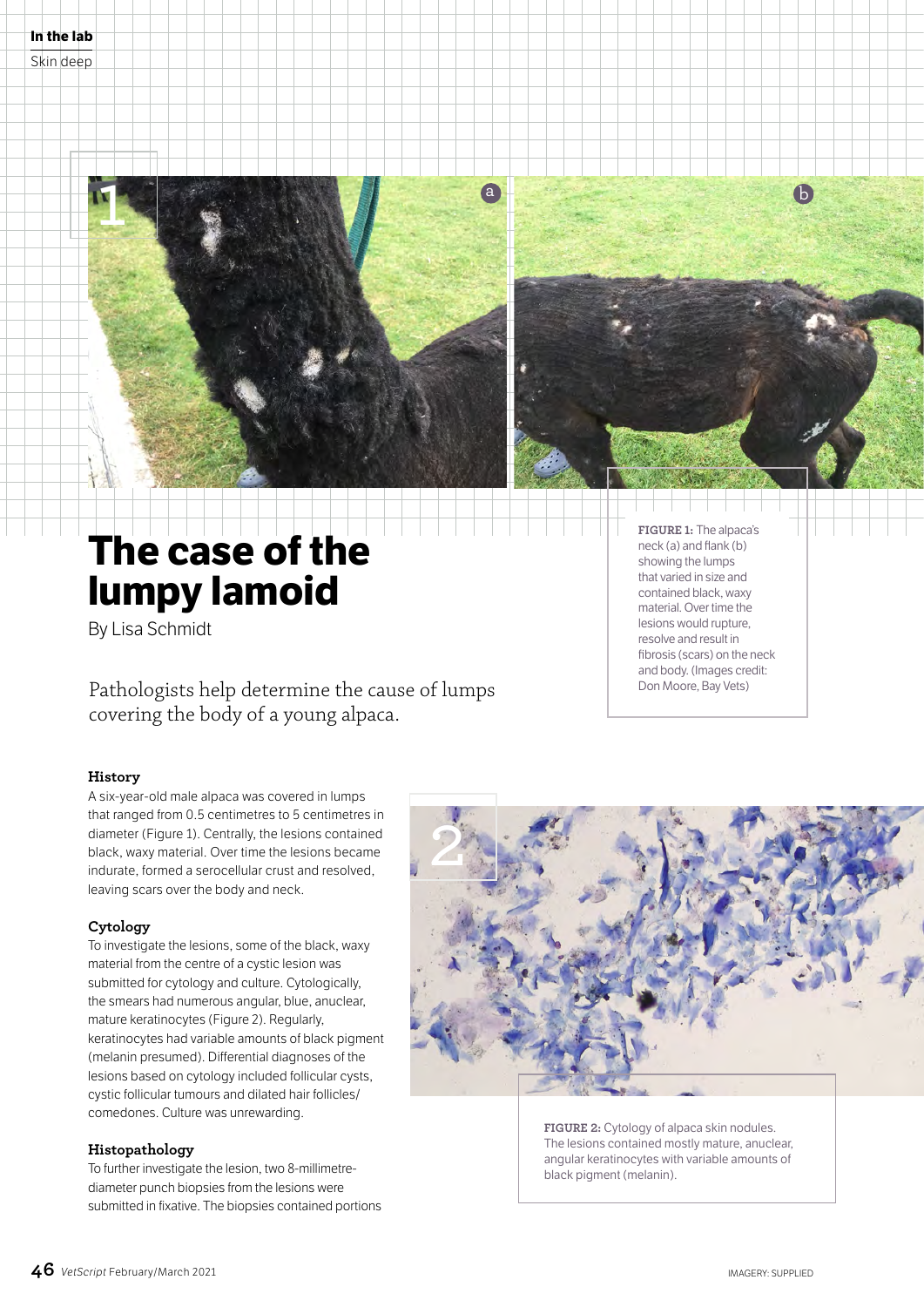



of cystic hair follicles that expanded the dermis and deep dermis (Figure 3). The cysts were lined with squamous epithelium. The epithelium recapitulated various aspects of the hair follicles and had gradual and abrupt keratinisation; some areas had a granular cell layer and others did not; and infrequently, a focus of epithelial cells had trichohyalin granules. Regularly, basal cells were pigmented. Centrally, the cysts contained lamellar eosinophilic keratin and ghost cells with melanin, which was consistent with cytology. A previous biopsy, which consisted of only a serocellular crust, was unrewarding.

### **Final diagnosis**

Multiple follicular cysts.

**FIGURE 3:** Histology of alpaca skin nodules. (a) Part of a follicular cyst present in the dermis with central keratin and pigmented ghost cells. (b–d) Features of the follicular cyst walls. (b) Stratified squamous epithelium without a granular cell layer (isthmus-type epithelium). (c) Stratified squamous epithelium with a granular cell layer (infundibular-type epithelium). (d) Stratified squamous epithelium with a focus of cells that contain trichohyalin granules (\*inner-root sheath differentiation).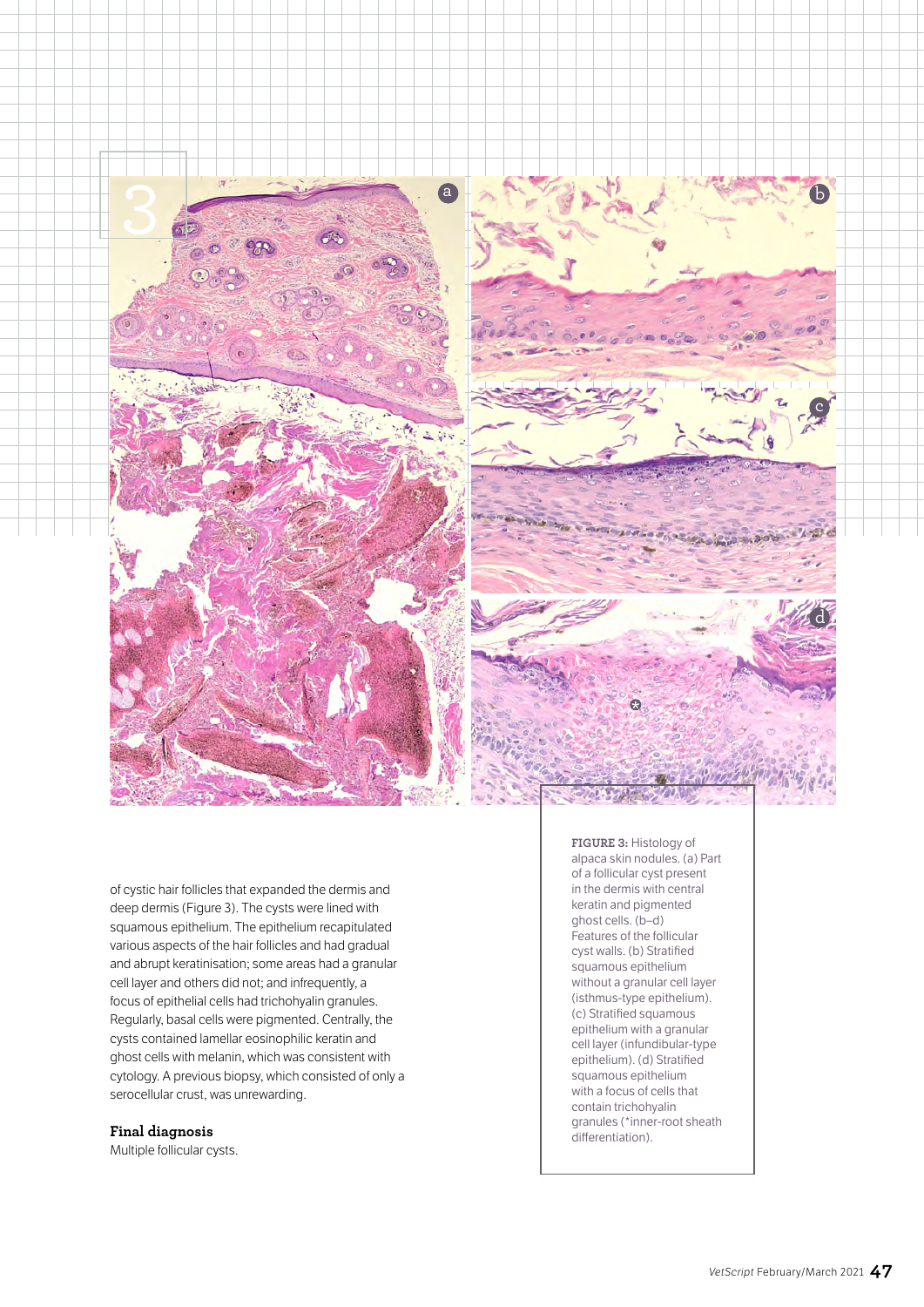## TABLE 1. **Common skin diseases in alpacas** (adapted from Scott et al., 2011)

| Corynebacterium pseudotuberculosis                                           | • Solitary or multiple subcutaneous nodules or abscesses<br>• Head, submandibular and ventral cervical regions are commonly affected<br>• Pyogranulomatous inflammation                           |
|------------------------------------------------------------------------------|---------------------------------------------------------------------------------------------------------------------------------------------------------------------------------------------------|
| Tooth root abscesses                                                         | • Mandibular swellings (more common) with or without draining tracts<br>• Actinomyces and various anaerobes are common isolates                                                                   |
| Dermatophilus congolensis                                                    | • Usually present as thick crusts on the pinnae                                                                                                                                                   |
| <b>Bacterial folliculitis</b>                                                | • Erythematous papules, pustules, brown-to-yellow crusts, epidermal<br>collarettes and annular areas of alopecia and scaling<br>• Muzzle, back, ventrum and distal hindlegs are commonly affected |
| Intertrigo (skin-fold dermatitis)                                            | • Typically has secondary bacterial infections<br>• Cytology: degenerate neutrophils and phagocytosed cocci                                                                                       |
| Botryomycosis                                                                | • Staphylococcus aureus<br>• Multiple abscesses and granulomas 0.5-4cm diameter on the medial thigh<br>• Diagnosis is based on culture and histology                                              |
| <b>FUNGAL DISEASE</b>                                                        |                                                                                                                                                                                                   |
| Dermatophytosis                                                              | • Anecdotal reports                                                                                                                                                                               |
| <b>VIRAL DISEASE</b>                                                         |                                                                                                                                                                                                   |
| Contagious viral pustular dermatitis ('orf' or<br>'contagious ecthyma')      | • Affects cria 2-4 months of age<br>• Crusts on lips and nostrils, and teats of dams<br>· Zoonotic                                                                                                |
| <b>ECTOPARASITIC DISEASES</b>                                                |                                                                                                                                                                                                   |
| Mange, mites and lice (see Table 2 for more<br>information)                  | • A common cause of skin diseases of alpacas<br>• Sarcoptes scabiei<br>• Psoroptic and chorioptic mange<br>• Lice (eg, Bovicola breviceps)                                                        |
|                                                                              | Miscellaneous<br>• Fleas, Demodex (Hill et al., 2008), mosquitos, black flies, ticks etc                                                                                                          |
| <b>NEOPLASIA AND NON-NEOPLASTIC TUMOURS</b>                                  |                                                                                                                                                                                                   |
| Fibropapillomas or fibromas                                                  |                                                                                                                                                                                                   |
| Mucocutaneous fibropapillomas                                                | • Caused by camelid papillomavirus                                                                                                                                                                |
| Trichoepitheliomas                                                           | • 1-4cm diameter on the neck, thorax and rump                                                                                                                                                     |
| <b>Hybrid follicular cysts</b>                                               | • 1-3cm, spontaneous caseous black discharge                                                                                                                                                      |
| Collagenous hamartomas                                                       | • Most common on the eyelid, neck and feet                                                                                                                                                        |
| <b>ENVIRONMENTAL DISEASES</b>                                                |                                                                                                                                                                                                   |
| Traumatic wounds                                                             | • From fencing, dog bites etc                                                                                                                                                                     |
| Contact dermatitis                                                           |                                                                                                                                                                                                   |
| <b>MISCELLANEOUS DISEASES</b>                                                |                                                                                                                                                                                                   |
| Non-inflammatory alopecia                                                    | • Shedding can be patchy and mistaken for disease in some animals                                                                                                                                 |
| Immunologic diseases                                                         | • Pemphigus-like diseases (anecdotal reports)<br>• Drug reactions (vasculitis)<br>• Insect bite hypersensitivity reactions<br>· Idiopathic urticaria                                              |
| Congenital diseases                                                          | • Ichthyosis<br>Bilateral aural haematomas and chondritis                                                                                                                                         |
| Zinc-responsive dermatitis                                                   |                                                                                                                                                                                                   |
| Focal sterile eosinophilic and neutrophilic<br>folliculitis and furunculosis |                                                                                                                                                                                                   |